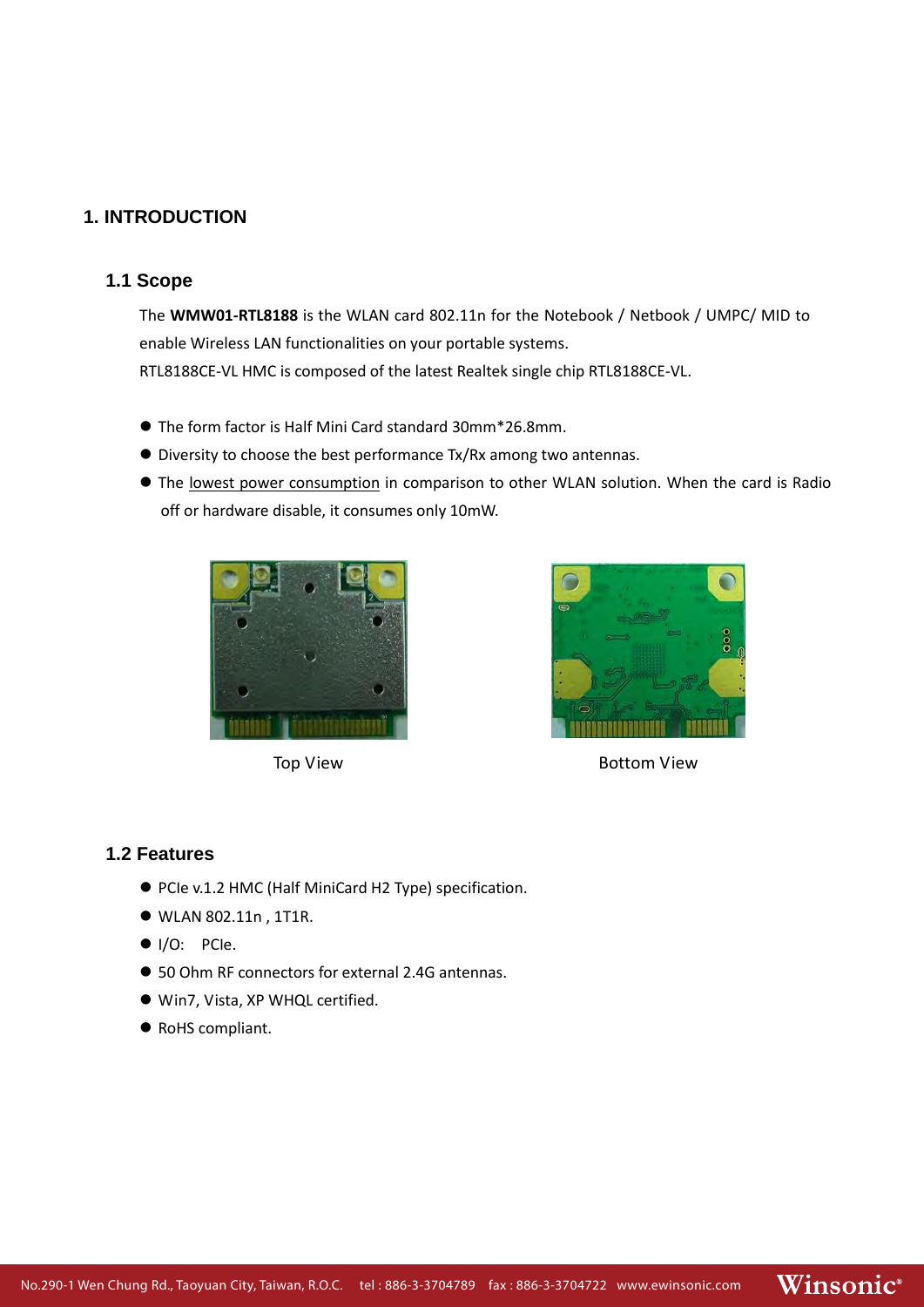# **2. SPECIFICATION**

#### **2.1 HARDWARE SPECIFICATION**

# **2.1.1 General Specification**

| <b>Specification</b>      | IEEE 802.11 b/g/n Wireless Local Area Networks                  |  |  |
|---------------------------|-----------------------------------------------------------------|--|--|
| Protocol                  | WEP 64/128, WPA, WPA2, TKIP, AES                                |  |  |
| <b>PHY Rate</b>           | 1T1R mode with 150Mbps PHY Rate for both transmit and receiving |  |  |
| <b>RF Frequency Range</b> | $2.4G^{\sim}2.5GHz$                                             |  |  |
| <b>Operating Voltage</b>  | $(+/-0.3V)$<br>$+3.3V$                                          |  |  |
| <b>Interface</b>          | PCI Express v.1.1                                               |  |  |

# **2.1.2 Board Specification**

| <b>WLAN Chip</b>    | Realtek RTL8188CE-VL         |  |
|---------------------|------------------------------|--|
| Antenna             | External antenna             |  |
| <b>RF</b> connector | iPEX or U.F.L, or equivalent |  |
| <b>Form Factor</b>  | Half Mini Card               |  |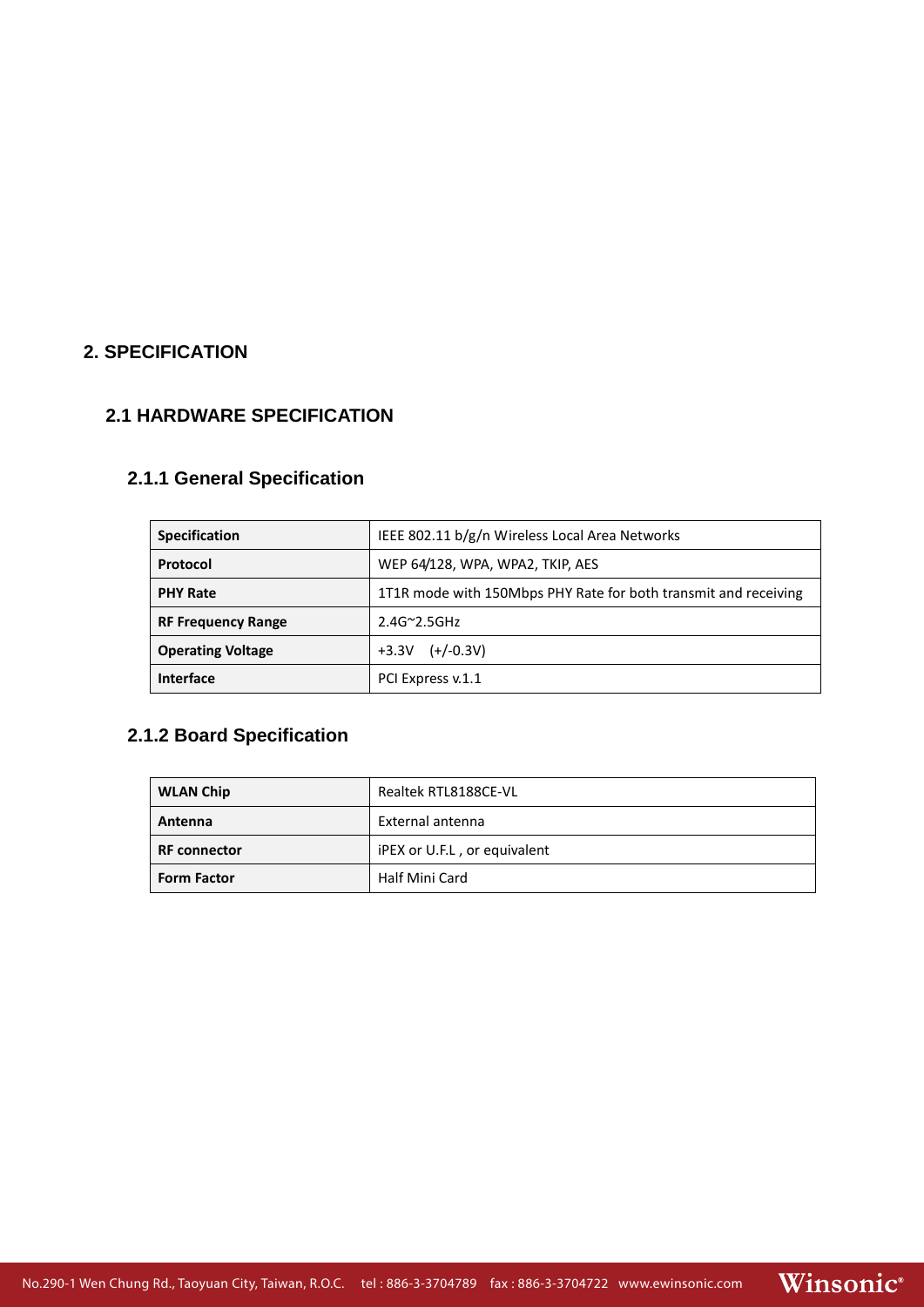#### **2.1.3 Environmental**

| Operating | Operating temperature: 0 to 85 degree C   |  |
|-----------|-------------------------------------------|--|
|           | Relative Humidity: 5-90% (non-condensing) |  |
| Storage   | Temperature: -20 to 85 degree C           |  |
|           | Relative Humidity: 5-95% (non-condensing) |  |

# **2.1.4 PIN Define**

Please refer to the following circuits to know the pin-definition.



| PIN | <b>Definition</b> | <b>Remark</b> | PIN            | <b>Definition</b> | Remark     |
|-----|-------------------|---------------|----------------|-------------------|------------|
| 1   | WAKE#             |               | $\overline{2}$ | $+3.3V$           | $+3.3V$    |
| 3   | COEX1             |               | 4              | <b>GND</b>        | <b>GND</b> |
| 5   | COEX <sub>2</sub> |               | 6              | $+1.5V$           | <b>NU</b>  |
| 7   | CLKREQ#           |               | 8              | UIM PWR           | <b>NU</b>  |
| 9   | <b>GND</b>        | <b>GND</b>    | 10             | UIM DATA          | <b>NU</b>  |
| 11  | <b>REFCLK-</b>    |               | 12             | uim clk           | <b>NU</b>  |
| 13  | REFCLK+           |               | 14             | uim reset         | <b>NU</b>  |

| PIN | <b>Definition</b> | <b>Remark</b> |
|-----|-------------------|---------------|
| 2   | $+3.3V$           | $+3.3V$       |
| 4   | <b>GND</b>        | <b>GND</b>    |
| 6   | $+1.5V$           | <b>NU</b>     |
| 8   | UIM PWR           | <b>NU</b>     |
| 10  | <b>UIM DATA</b>   | NU            |
| 12  | UIM CLK           | NU            |
| 14  | UIM RESET         | <b>NU</b>     |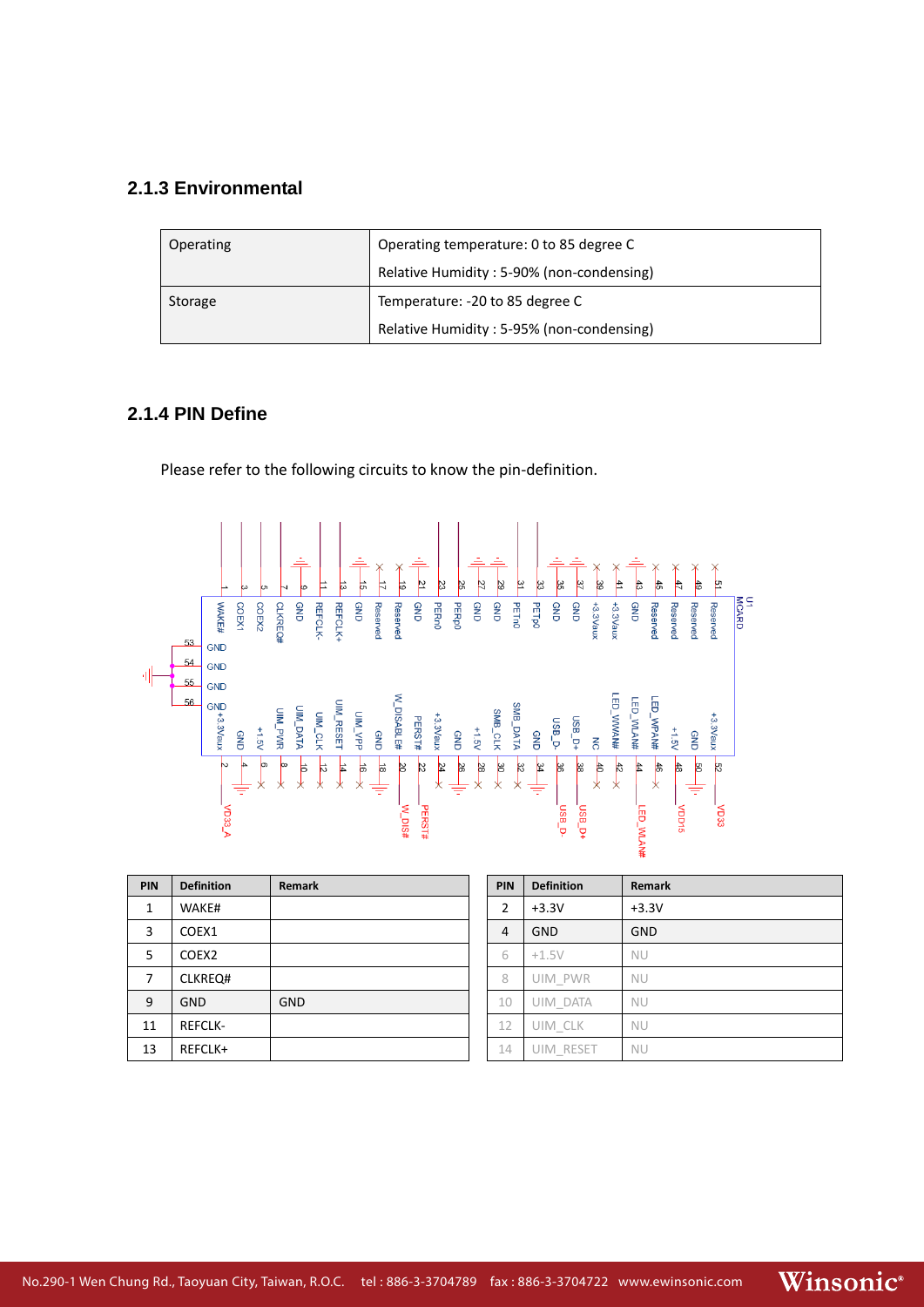| 15 | <b>GND</b>        | <b>GND</b> | 16 | UIM VPP     | <b>NU</b>                                     |
|----|-------------------|------------|----|-------------|-----------------------------------------------|
| 17 | <b>RESERVED</b>   | $NU^{[1]}$ | 18 | <b>GND</b>  | <b>GND</b>                                    |
| 19 | <b>RESERVED</b>   | <b>NU</b>  | 20 | W_DISABE#   | 0: WiFi Radio OFF                             |
|    |                   |            |    |             | 1: WiFi Radio ON                              |
| 21 | <b>GND</b>        | <b>GND</b> | 22 | PERST#      | 0: to Disable WiFi (power off) <sup>[2]</sup> |
|    |                   |            |    |             | 1: to Enable WiFi                             |
| 23 | PER <sub>n0</sub> |            | 24 | $+3.3$ Vaux | <b>NU</b>                                     |
| 25 | PETp0             |            | 26 | <b>GND</b>  | <b>GND</b>                                    |
| 27 | <b>GND</b>        | <b>GND</b> | 28 | $+1.5V$     | <b>NU</b>                                     |
| 29 | <b>GND</b>        | GND        | 30 | SMB_CLK     | <b>NU</b>                                     |
| 31 | PET <sub>n0</sub> |            | 32 | SMB_DATA    | <b>NU</b>                                     |
| 33 | PETp0             |            | 34 | <b>GND</b>  | <b>GND</b>                                    |
| 35 | <b>GND</b>        | <b>GND</b> | 36 | USB_D-      | <b>NU</b>                                     |
| 37 | <b>GND</b>        | <b>GND</b> | 38 | USBD+       | <b>NU</b>                                     |
| 39 | $+3.3$ Vaux       | <b>NU</b>  | 40 | NC          | <b>NU</b>                                     |
| 41 | $+3.3$ Vaux       | <b>NU</b>  | 42 | LED_WWAN#   | <b>NU</b>                                     |
| 43 | <b>GND</b>        | GND        | 44 | LED_WLAN#   | LED for WiFi                                  |
| 45 | RESERVED          | <b>NU</b>  | 46 | LED_WPAN#   | <b>NU</b>                                     |
| 47 | <b>RESERVED</b>   | <b>NU</b>  | 48 | $+1.5V$     | <b>NU</b>                                     |
| 49 | RESERVED          | <b>NU</b>  | 50 | <b>GND</b>  | <b>GND</b>                                    |
| 51 | RESERVED          | <b>NU</b>  | 52 | $+3.3V$     | $+3.3V$                                       |

- **[1]** NU: Not used.
- **[2]** "Power off" means the device is disabled, you cannot find it in Windows device manager.

# **2.1.5 Power Consumption**

| Mode                     | Power consumption | Remark                       |  |
|--------------------------|-------------------|------------------------------|--|
| Unassociated             | 3mA @ 3.3V        | <b>WLAN On and Without</b>   |  |
|                          |                   | connecting to AP             |  |
| Associated               | 18~98mA@3.3V      | WLAN On and connecting to AP |  |
| Radio Off                | 3mA @3.3V         |                              |  |
| Card Disable             | 3mA @3.3V         |                              |  |
| Transmit Packet at 40MHz | 265mA @ 3.3V      |                              |  |
| Receive Packet at 40MHz  | 140mA @ 3.3V      |                              |  |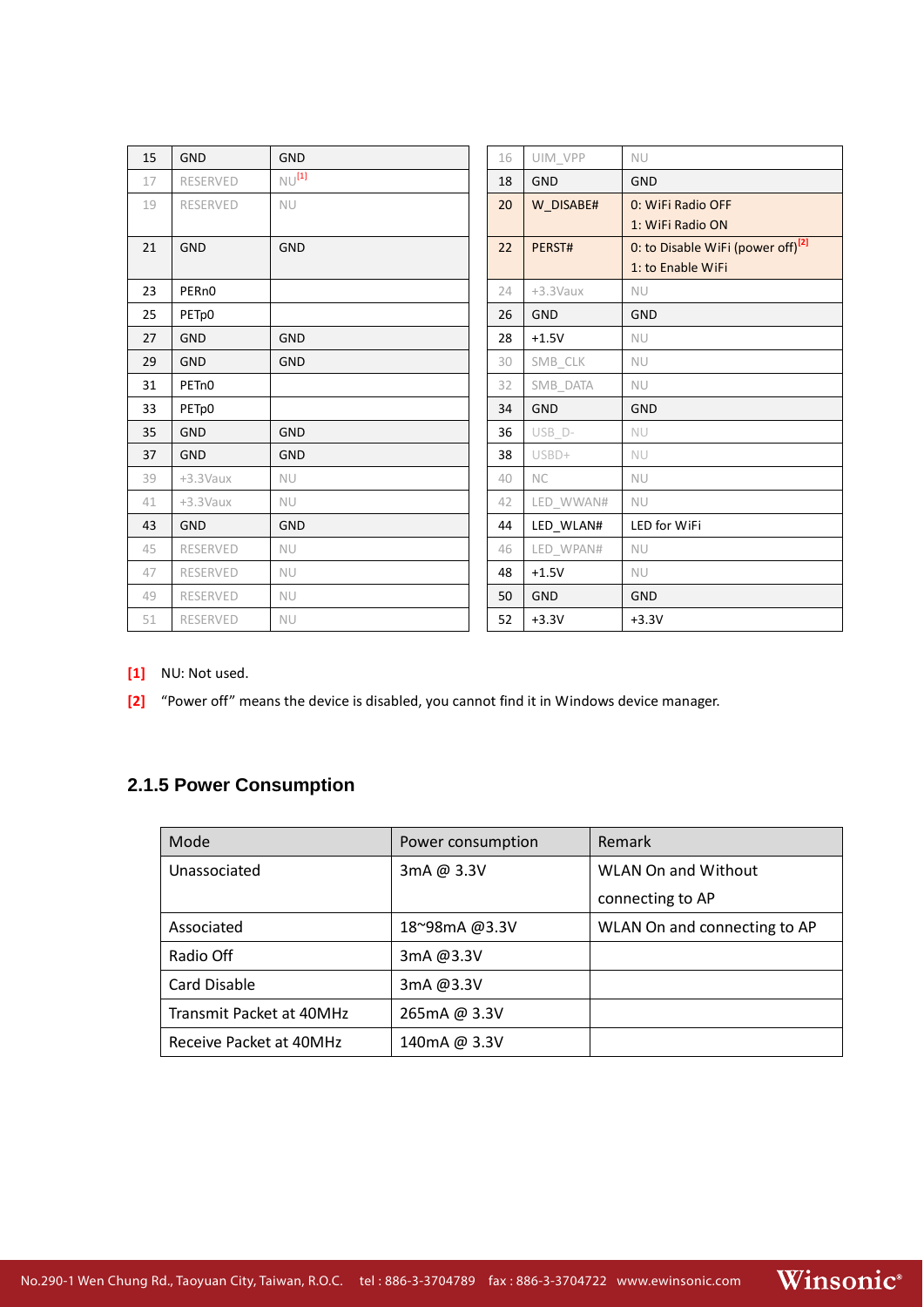# **2.2 MECHANICAL SPECIFICATION**

### **2.2.1 Board Dimension**

| <b>Form factor</b>        | Half Mini Card                       |  |  |
|---------------------------|--------------------------------------|--|--|
| <b>PCB Dimension</b>      | 30mm*26.8mm                          |  |  |
| <b>PCB thickness</b>      | 1.0 <sub>mm</sub>                    |  |  |
| <b>SMD</b>                | Single side                          |  |  |
| Max. height of components | Shielding case<br>Top side<br>2.15mm |  |  |
| (from PCB)                | Bottom side<br>0 <sub>mm</sub>       |  |  |

# **2.2.2 Mechanical Drawing**



Unit: mm